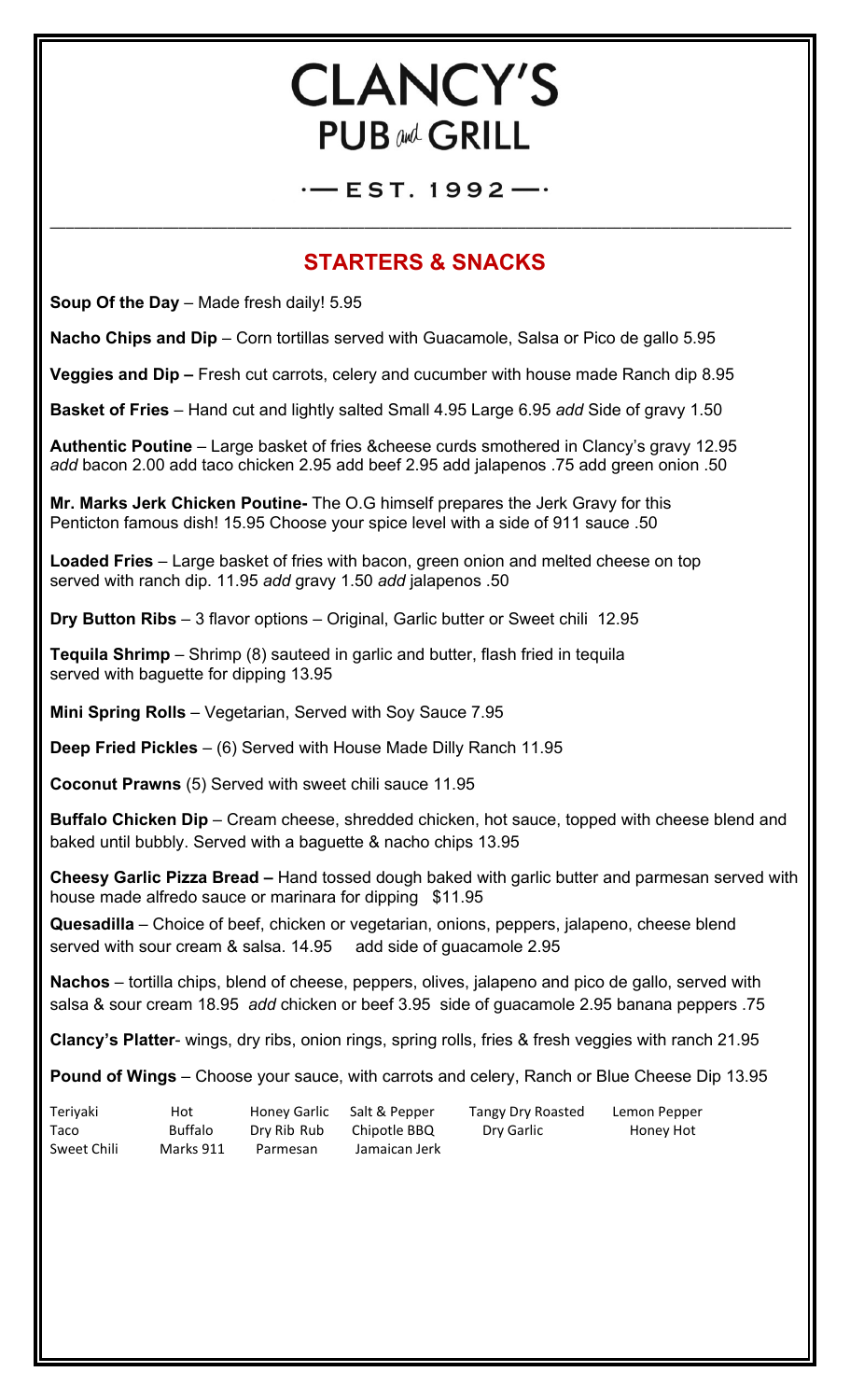## **BURGERS & SANDWICHES**

#### **Served with Hand Cut Fries or House Made Soup**

**Clancy's Classic Burger**- mixed greens, tomato, onion, pickle, cheese and house aioli. Choice of Chicken, Homemade Beef or Beyond Meat Patty 14.95

**Big Texan Burger**- Homemade beef patty, chipotle, bbq sauce, swiss cheese, jalapeno then topped with onion rings 16.95

**Angry Burger –** Homemade Beef patty topped with bacon, smoked applewood cheddar, fried banana peppers, mixed greens, tomato 16.95

**Buffalo Chicken Burger-** Chicken Breast drenched in Franks hot sauce, deep fried topped with house made blue cheese dressing, gorgonzola, mixed greens, tomato & red onion 15.95

**Canadian Burger**- Homemade beef patty, back bacon, applewood smoked cheddar, With house aioli 15.95 Add a fried egg 1.50

**Nacho Burger**- Homemade beef patty, nacho chips, jalapenos, green peppers, cheese blend, mixed greens, tomato, onion, guacamole, sour cream & salsa 15.95

**Mediterranean Chicken Burger –** chicken breast topped with sliced Kalamata olives, feta with house made tzatziki 15.95

**Reuben**- Smoked Meat, sauerkraut, swiss cheese, dijon mustard on rye bread & a fried pickle 15.95

**3 Meat Sub-** Ham, corned beef, bacon, chopped onion, cheese, mustard, mayo, lettuce, baked in a fresh baguette with lettuce and tomato on top 14.95

**Classic BLT –** Bacon, Lettuce, Tomato**,** choose your bread for toasting \$12.95

**Chicken Club**- Grilled chicken breast, bacon, cheddar cheese, mayo, lettuce, tomato 15.95

**Grilled Cheese** – Cheddar cheese on your favorite bread, grilled to perfection 12.95 Add bacon 2.00 Smoked Applewood cheddar slice 1.00 extra cheddar 1.00 tomato .50 onion .50

**Beef Dip**- Braised beef warmed in au jus then stuffed in a baguette with garlic aioli w/au jus 14.95

**Crispy Chicken Caesar Wrap**- breaded chicken, romaine, house caesar dressing, parmesan cheese and crispy bacon 14.95

**Steak Sandwich**- 6oz top sirloin steak, served with fries and garlic toast 14.95

Add 4 prawns 4.95 peppercorn sauce .75 Fried onions and mushrooms 1.50

**Veggie Lovers! Substitute any Meat for Beyond Meat Patty**

**Meat Lovers! Add a patty for 3.95**

**Mix It Up! Make any Sandwich or Burger a wrap**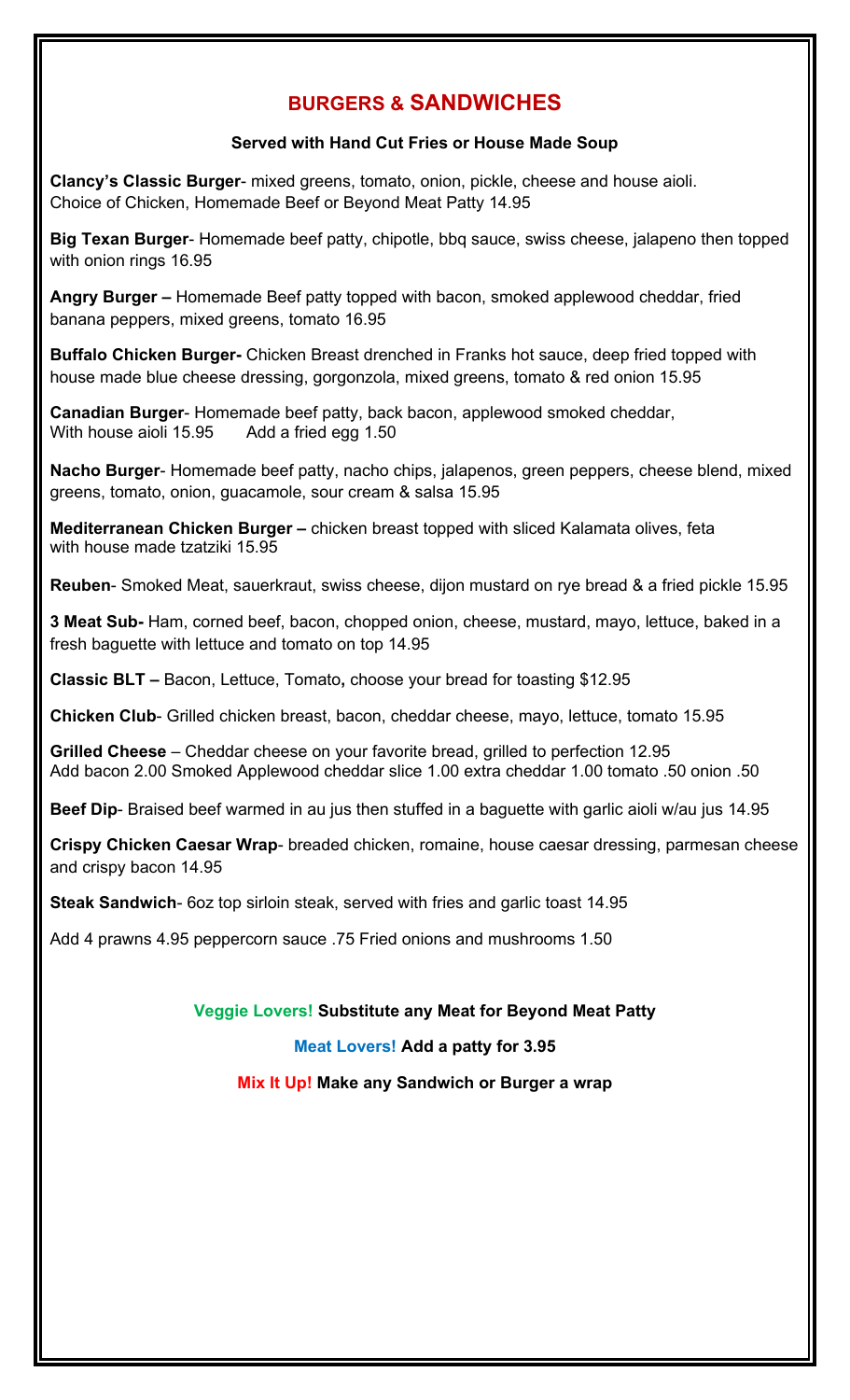### **Pizza Menu**

**CLANCY'S** – Ham, Pepperoni, Red Onion, Black Olives, Peppers & Cheese. 14.95

**CARNIVORE** – Pepperoni, Sausage, Bacon, Ham, Cheese. 15.95

**HAWAIIAN** – Ham, Pineapple, Cheese. 14.95

**CANADIAN** – Pepperoni, Mushrooms, Bacon & Cheese. 15.95

**TACO** – Beef or Chicken, Green Onion, Tomato, Jalapeno, Black Olives, Cheese, & Pico 15.95

**BIG MACK** – Special Sauce Base, Ground Beef, Cheese, Diced Lettuce, Onion & Pickle. 15.95

**CHICKEN CORDON BLUE** – Alfredo Base, Ham, Crispy Chicken, Swiss & Mozza Cheese. 16.95

**PEROGIE** – Sour Cream Base, Thinly Sliced & Seasoned Potato, Sour Cream, Bacon, Onion & Cheddar Cheese. 15.95

**VEGGIE** – Mushrooms, Peppers, Tomato, Onion, Olives & Cheese 14.95

**CHEESE** – Pub Mix Blend 11.95

#### **All Day Entrees**

**Fish and Chips**- Served with home cut fries, coleslaw and tartar sauce 12.95 / 2 pc. 15.95

**Chicken Tenders** - (5pc). Served with hand cut fries and house made honey mustard dip 14.95

**Steak Dinner**- 8oz NY steak topped with sauteed onions & mushrooms served with house or caesar salad, garlic toast and hand cut fries, mashed potatoes or rice \$19.95 add 4 prawns 4.95

**Cottage Pie –** Ground Beef, carrots, peas, onions in a delicious gravy covered in parmesan crusted mashed potatoes 13.95 add a small salad 2.95

#### **Entrees – only after 4pm**

**Salisbury Steak-** Home-made beef patty covered in Clancys Gravy and sauteed onions and mushrooms served with vegetables and fries or mashed potatoes 14.95

**Lemongrass Pork Chops-** A fresh twist on a classic, served with mixed vegetables and rice, mashed potatoes or Fries 14.95

**Ginger Beef** – Thinly sliced beef marinated in sweet and sticky ginger sauce, fried with onions and fresh peppers, served on white rice 14.95

**Spicy Thai Noodle Bowl-** rice noodles tossed in a creamy thai coconut sauce, topped with prawns and vegetables served with garlic toast 15.95

#### **SALADS**

**House Salad –** Mixed Greens & romaine topped with cranberries and feta tossed in house vinaigrette

**Small** \$6.95 **Large** \$8.95 add garlic toast 1.00

**Caesar Salad** – Romaine lettuce, chopped bacon, croutons topped with House made dressing, served with a lemon wedge and garlic toast Small \$7.95 Large \$10.95 Add Chicken 3.95 or 4 Prawns 4.95

**Taco Salad** – Choice of Taco Chicken or Beef, cheese, onions, peppers, lettuce, taco chips, served with sour cream & salsa 14.95 add guacamole 2.95